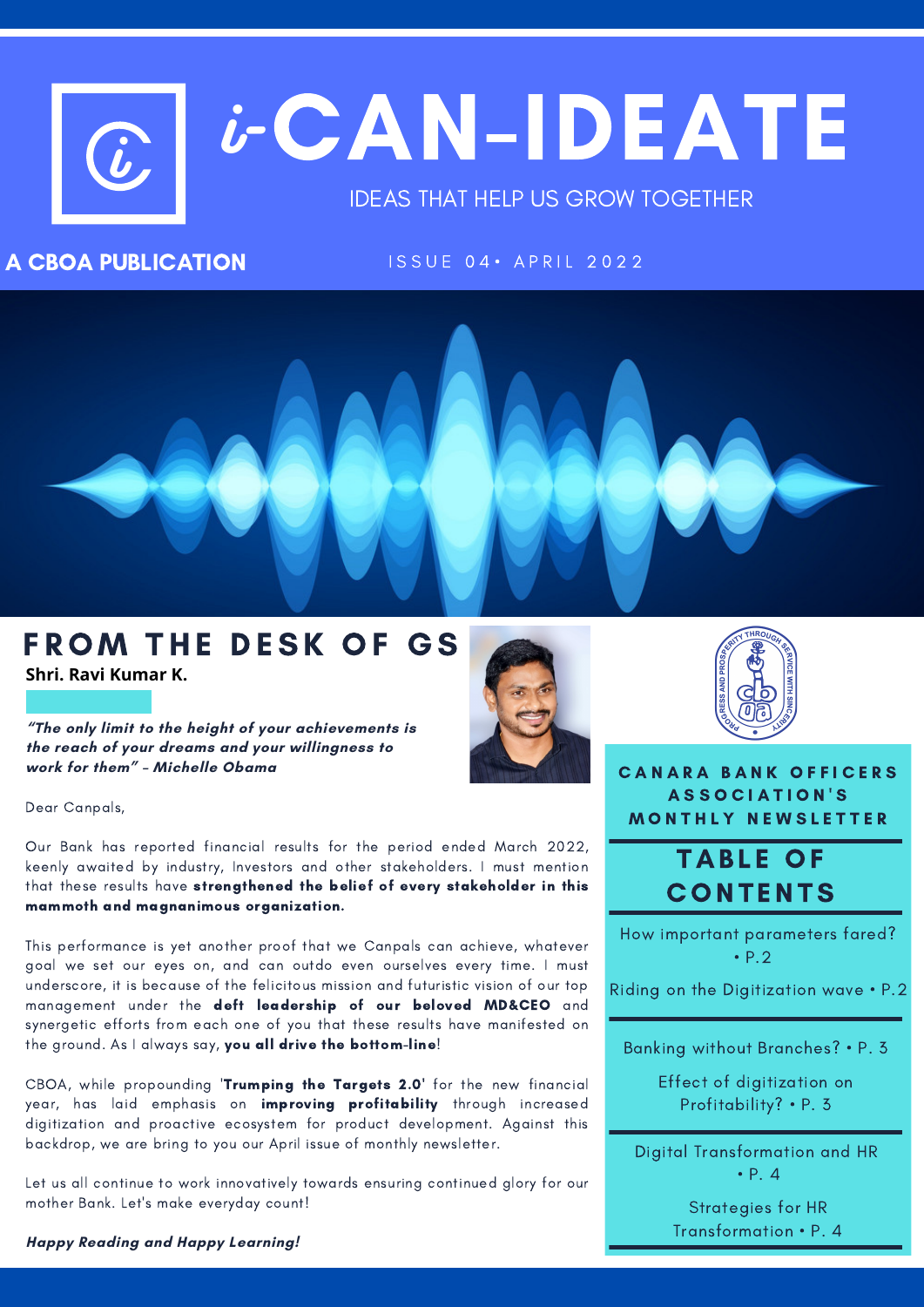### HOW IMPORTANT PARAMETERS FARED?

The next frontier to conquer is breaching the Rs. 20 Lakh Crore mark in business. With the external macroeconomic challenges looming amid tightening liquidity conditions credit growth could not be very smooth. The industry expects, however, an fairly better deposit growth amid interest rate increase scenario. In the last 5-8 years, the banking industry has witnessed a lot of volatility in congruence with the macro-economic landscape. For our bank, the historical data tells a story.



The graphical representation is to understand the movement of various business parameters like Global business, Global deposits, Global Advances and CASA deposits in absolute delta (change) terms for our Bank. If we deem the four parameters as important barometer for growth, then year 2015, 2019, 2021 and 2022 can be seen as the phases of higher growth in the global business, while year 2016, 2017 and 2020 as years of relative lower growth. Reasons may be manifold. Further it is interesting to note that the growth in business in 2015, 2019 and 2021 were predominantly driven by deposits growth, while Advances growth was also seen catching up with deposits growth for the years 2019 and 2022. More interestingly, CASA growth was lower in the year 2015 and 2019, even then the term deposit growth had led to total deposit growth and in turn more business growth in the two years. Because of these, Bank was rightly termed as a predominantly term deposit oriented bank till last few years. However, the CASA growth has quickened after year 2019 and is healthy now. Understandably, 2019-20 was impacted by Covid-19 pandemic, leading a drop in absolute growth of advances. The data may be further analyzed and probed to see that right learnings are made so as to ensure healthy business growth in the ensuing years.

### RIDING ON THE DIGITIZATION WAVE?



#### The stage-1 digitization:

We deem stage-1 digitization as having basic digital products like Debit Cads, Credit Cards, No. of ATMs, No. of POS machines etc. As per Feb 2022 data (latest), SBI is a clear leader in number of debit cards as it is directly co-related to its customer base, which is huge (around 45 crores as on 2021). HDFC Bank and ICICI Bank are competitive in Credit Cards and Debit Cards even with a lower customer base than other big PSBs like BOB, PNB and our Bank.

Further, among 7 Big Banks of the country, the extent of share shows that the three Private Banks holds around 71% of the share in Credit Cards and 74% in PoS terminals. This is intriguing. HDFC Bank is leader in both the products slightly trailed by SBI. Further, within the share of four Public Sector Banks, after SBI, BOB, PNB and Canara Bank share a miniscule portion in both PoS and Credit Card business. This is alarming! Clearly we have not expanded our market presence with the way likes of HDFC Bank, SBI and ICICI Bank have expanded. This market presence helps those Banks ensure a commanding position in new customer acquisition and retention along with garnering low-cost deposit and good fee based income.

#### Next stage digitization and way forward:

It is essential that the stage-1 digitization be tapped at the earliest as customers still have a emotional attachment with the public sector Bank, which however is overpowered by the customer's urge to get quick and customer services. Private Banks are acing this aspect. For a progressive Bank like ours, it is important to ride on this digitization wave so that we respond proactively to the next stage of digitization, i.e. tapping the Fin-Tech ecosystem and leveraging its benefits to the fullest.

**EICICI BANK LTD**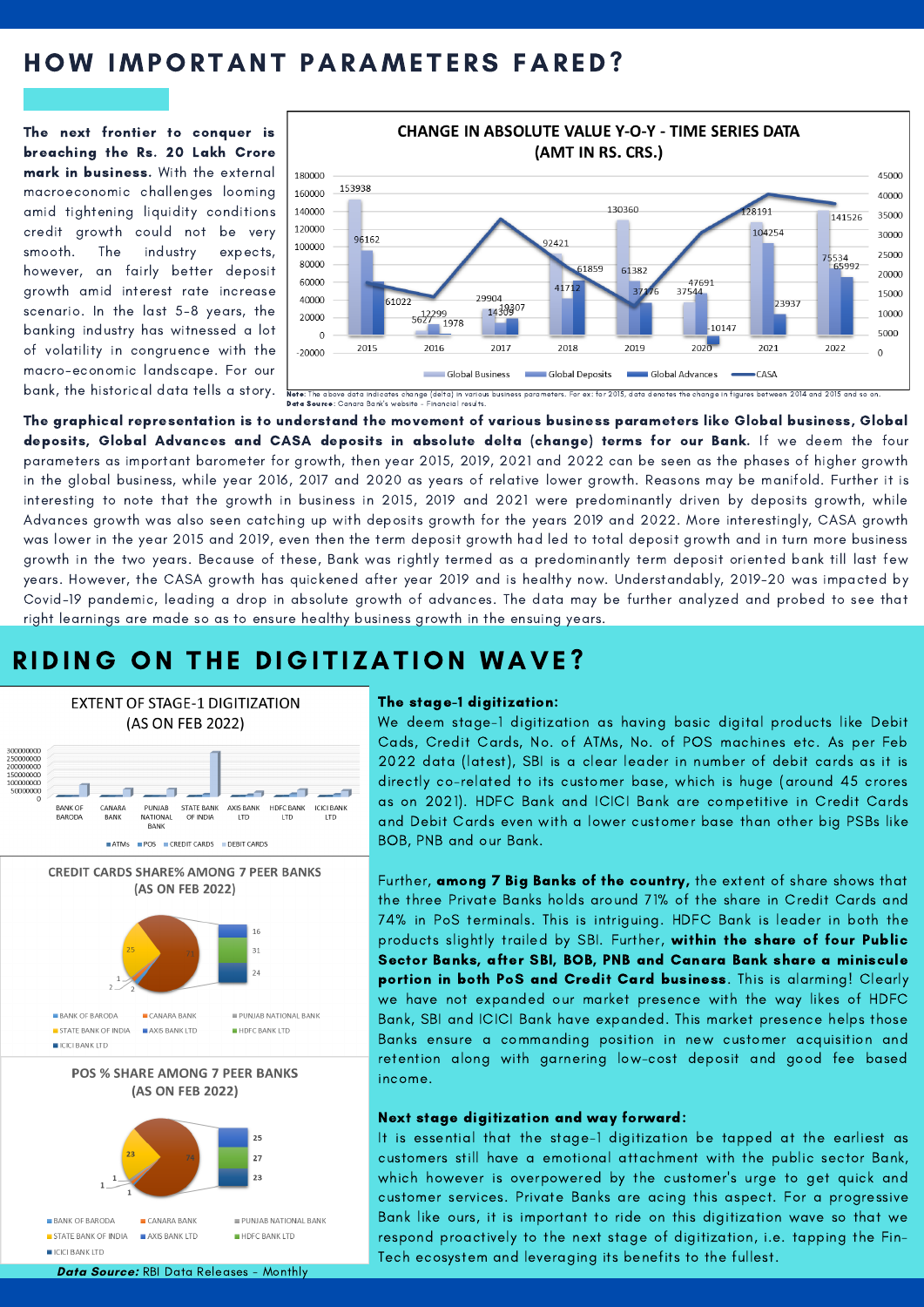# **BANKING WITHOUT BRANCHES?**

As per Mr. Uday Kotak, MD & CEO of Kotak Mahindra Bank, there are three worlds now. Before COVID [BC], During COVID [DC], and After COVID [AC]. The BC world was 80/20 physical to digital. In the DC world, it is 10/90 physical to digital and in the AC world, it will be more like 50/50.

Branchless banking is growing because of advances in mobile identification technology like multi-factor authentication, touch-id, face id, voice id, etc. Digital banking channels like SBI's YONO, Kotak 811, etc. are on a different footing from neo-banks, being the digital-only units of traditional, licensed banks. With API driven disruption, traditional branch-based banking is gradually being replaced by branchless, digitized banking touchpoints.

#### Benefit?

A significant benefit these bring is in their target for an enhanced customer experience, targeting niche segments like millennials, SMEs, low-income segments, etc. For customers, this means a high level of customization, with services ranging from account opening and linking, recurring/ fixed deposit related services, requesting payments instruments like cards or wallets, accessing loans or credit lines, and so on, all via their smartphone. The latest technologies such as cloud, artificial intelligence (AI) and application programming interfaces (APIs) are seen as the drivers of this digital transformation.

#### Our say?

Digital Banking is going to be the foremost preferred sort of banking within the coming years. Digitization and innovative technologies are creating unprecedented disruption in the banking sector and the rate of change is accelerating. Banks of all sizes and across regions will make a huge difference by enabling digital initiatives to maintain a competitive edge and deliver maximum value to the customers. Our mother Bank also is prioritizing an increase in its presence in the digital banking landscape with multiple improvements in its mobile banking app, net banking facilities and ensuring one-stop solution for all banking needs through digital channel. The future of digital banking seems promising.

### EFFECT OF DIGITISATION ON PROFITABILITY?

#### Outward-orientation required?

In the current banking landscape, disrupted by digitization, Banks can't be just inward-looking wherein they used to tailor the products according to their own business needs, thrust areas and long term strategy. On the contrary, the Banks need to be outward oriented, wherein they would think through customer needs and the tailor their products within the regulatory framework. We need to focus on what's right for the customer and then work backwards from there to see how we can manage our risk and regulatory compliance.



#### Effect on profitability?

Digitalization of banks is expected to improve bank profitability in the long term, as it enables operations with a lighter cost structure. Digitalization directly intervenes into the P&L of a Bank. It lowers the costing, improves the income, esp. fee-based and affects the extent of provisions on amount of stressed assets. Further, digital activities enables automation and in turn rationalization of repetitive activities, activities that are anyway not enhancing the capabilities of human

#### Our say?



- - 1.It would help us institutionalize lending to service-class customers who expect specificity in products and higher speed (low TAT) in the provision of banking solutions. Retail portfolio has a reasonable lower gross NPAs.
	- 2.It would help us cater to the most important sector of our economy, i.e. SME. The sector requires time-bound, tailor-made delivery of credit.
	- It would help us garner low-cost deposit (CASA) after establishing relationships with non-3. corporate/salaried borrowers.